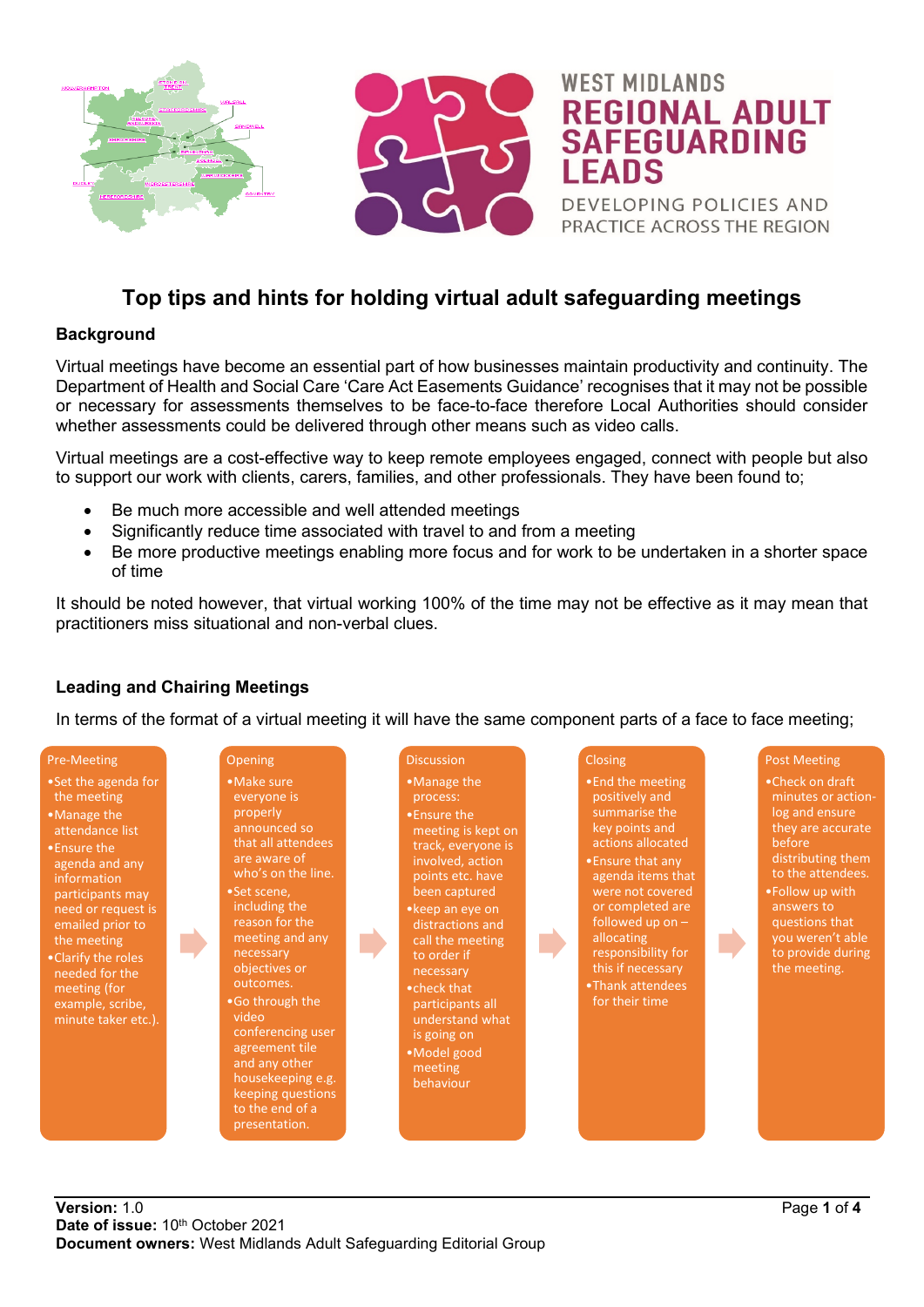For these meetings to work well there are 3 main considerations – technical, planning, and participation:

### **Technical**

- Device (Either a laptop or smartphone with a camera) It is recommended that devices are fully charged or are on charge during a call.
- Wi-Fi/4G connection It's recommended the attendee sits as close as possible to their Wi-Fi hub or if a user does not have a good internet connection, they are recommended to join via the Teams app on their smart phone. If connection is poor asking people to turn their videos off if they are not speaking will help the connection.
- If the connection is poor, participants should turn their camera's off to improve the quality of the call.
- An Email address There is no other way to invite someone to a virtual meeting. If an attendee is joining via a smartphone it is recommended that they have downloaded an email app beforehand.
- Other things to consider:
	- o If you are planning to share your screen and present something, ensure your content is accessible and ready to go.
	- $\circ$  If you believe your attendees do not have a smartphone or Laptop they can still dial in. Attendees dialling in will be limited to audio only.
	- o If you are recording the meeting, ensure you have asked everyone's permission beforehand. Please refer to your local policy for guidance in relation to how long recordings should be kept.

The Social Care Institute for Excellence (SCIE) have produced a useful technology checklist for video calling an adult or carer which you may find useful

### **Planning**

Online meetings and video conferences need preparation and processes to make them as effective as possible or they risk wasting participants' time without actually achieving anything of value. Whether in-person or virtual, preparation on the part of both the call's organiser and its attendees is the key to a successful online meeting.

If you're the meeting organiser

- Before the call, send a meeting request with any attached agenda describing the purpose of the call, who will be attending, and any expectations for any materials to be reviewed prior to the meeting and what needs to be achieved during the session including any decisions to be made.
- Use a calendar invite to schedule your meeting. This ensures that the dial-in information and meeting link will be correctly provided to your attendees.
- Test your video conferencing platform by double-checking your audio and visual settings before launching your meeting.
- Check before the meeting starts that attendees are in a room where they are able to talk freely and remind attendees of confidentiality policies.
- If attendees are dialling in using a mobile phone they may not have a hands up or chat function so it is vital that the Chair makes efforts to engage them in the meeting.

### If you are a meeting participant

- Review in advance any materials sent to you. Be proactive and ask ahead of time about expectations if the organiser hasn't provided upfront information.
- Always be ready for a video conference, even if your meeting invite doesn't specify that video conferencing will be used in the meeting.
- Optimize your setup for video conferencing. Clean up your desk and turn your webcam on before your meeting to see your workspace appears in the background.
- Improve your lighting. Participating in a video conference from a dimly lit room makes it difficult for other participants to see you. Backlighting can be especially problematic. So, try to use natural light from the front or side when possible. Overhead lighting works as well.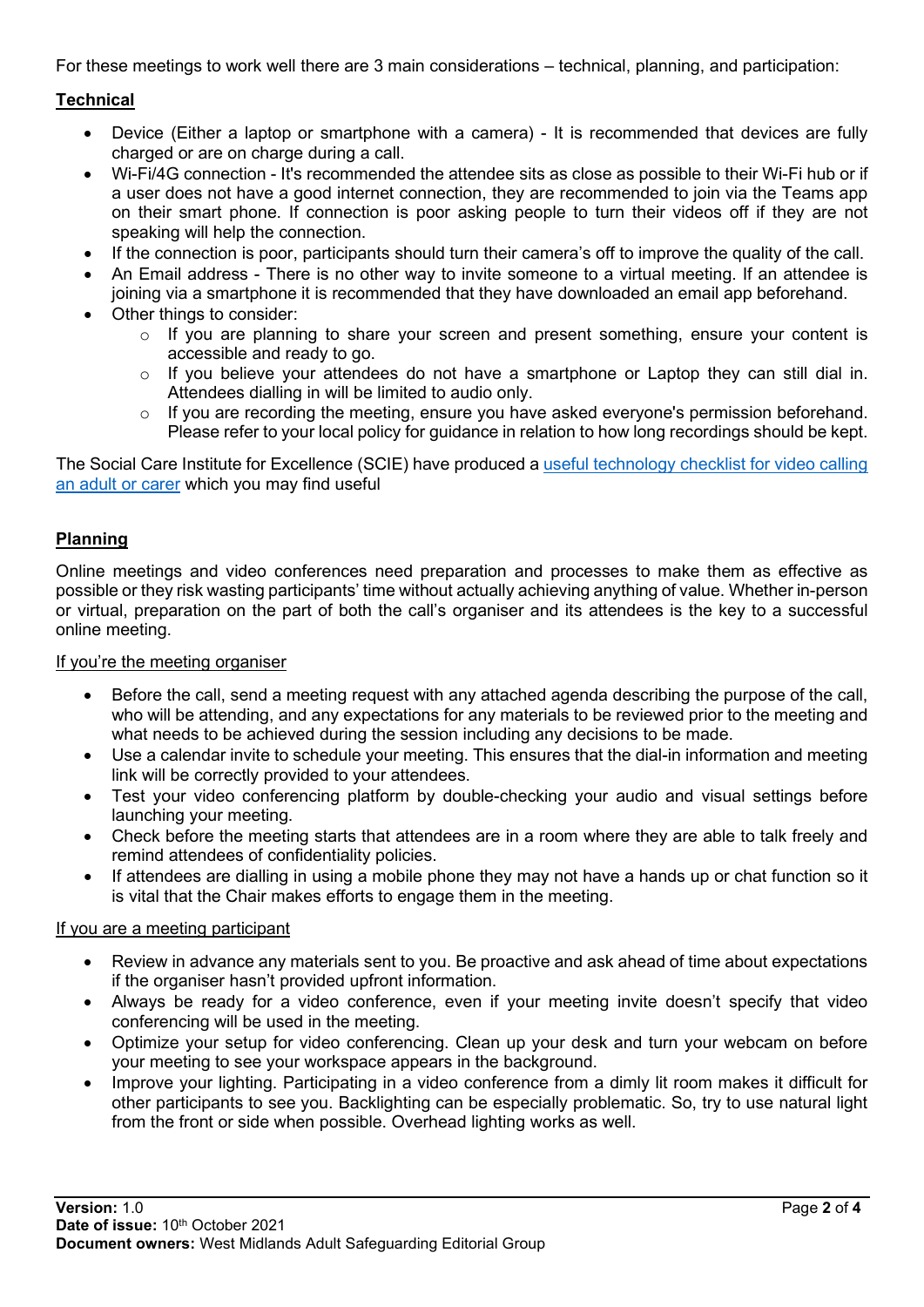Once the session begins, keep your eyes on your webcam – not on yourself. It may not feel natural at first but looking at your face on your computer screen while you're speaking limits eye contact and reduces feelings of engagement among other participants.

### **Participation**

There are some etiquette examples for virtual meetings:

- Leave the keyboard alone Opt for a headset or pick up your notebook and pen to take meeting notes instead.
- Dress appropriately Getting ready while working remotely will put you in the right headspace to be productive.
- Be aware of your surroundings Make sure your background is professional and work appropriate. You can always use the function to 'blur' the background or use a background image. Also, be mindful of background noise.
- Mute your microphone when you're not talking.
- Speak up When you enter a small meeting, you may need to announce yourself and introduce yourself, making sure not to interrupt someone mid-sentence. Project your voice to avoid participants having to strain their ears or turn their volume all the way up.
- No food allowed Try to eat a snack before your virtual meeting.
- Stay seated and stay present You might miss out on key information or an opportunity to give input if you are checking your inbox or continuing a side conversation. If you're using your webcam, use attentive body language: sit up straight, don't make big extraneous movements, and don't let your eyes wander too much.

### Supporting people to participate

As with a face to face meeting we need to make virtual meeting accessible. It is important to plan meetings well in advance to make sure they are accessible.

Before the meeting:

• Send people the meeting papers well before the meeting date and in a format, which is accessible to them. This could be in easy read, audio or film. Read more in making information acceptable and using the right words

During the meeting:

- Give everyone a chance to speak. Warm up activities and introductions can help
- Think about small groups meetings so everyone has a chance to talk
- Make sure only one person talks at once
- Make sure that the presenters know how to give an accessible presentation
- Do not give too much information as it can be confusing. For example, only give the background information that will help people have their say.

Communication cards are a good way to help people remember to talk simply in meetings: Red = Stop! I've got a question, Yellow = Slow down please and Green = To vote or agree on something. Emojis in the chat window can also be used for the same thing, for example: Thumbs-up = agree, Hand-up = ask a question and ? = clarify please

Virtual reviews and meetings still need to consider the requirements for advocacy and interpretation.

If for whatever reason you don't think a virtual meeting wouldn't work for the person because of communication issues and difficulties, a face to face would have to be considered taking into account safe visiting and social distancing measures.